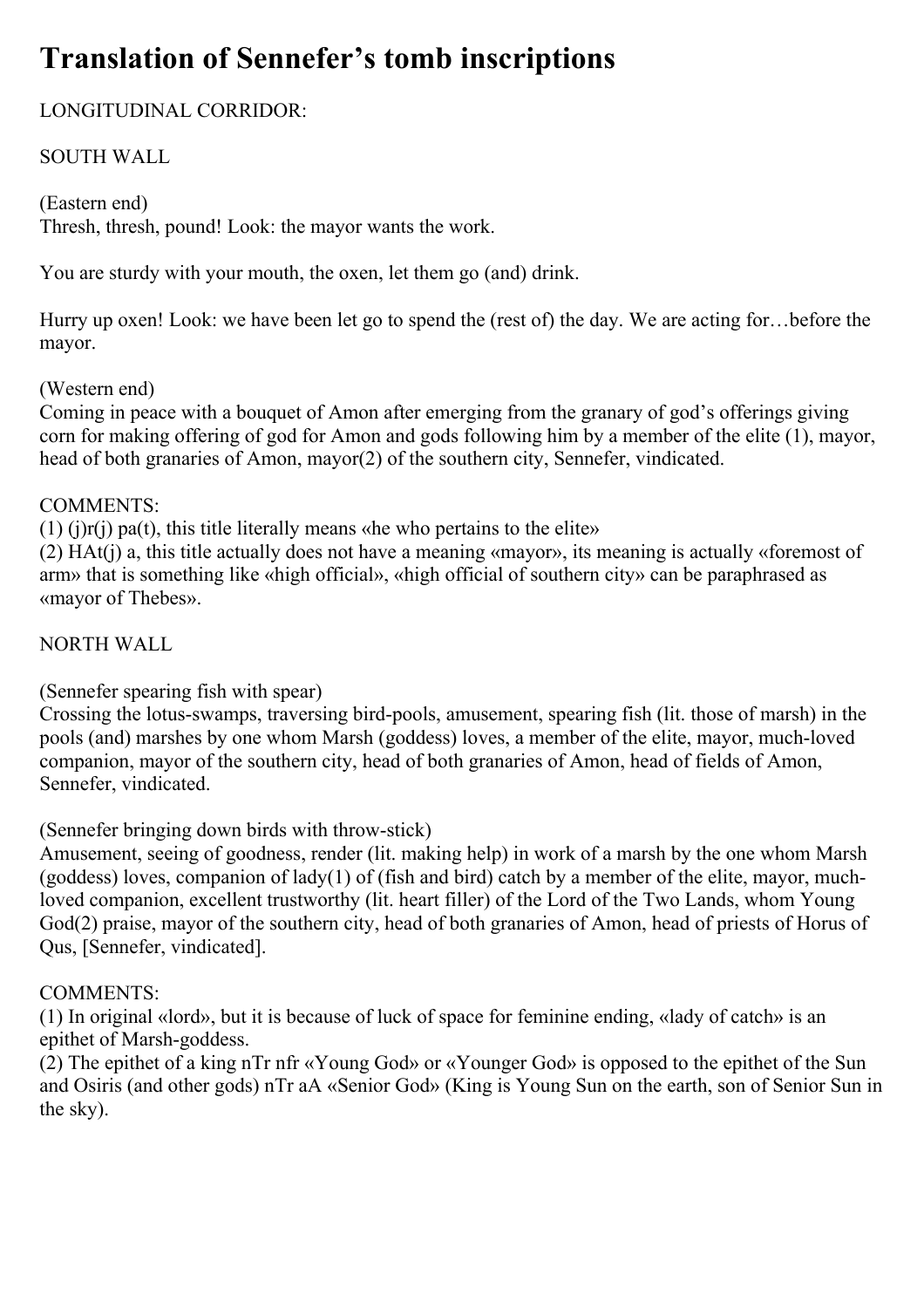# (Sennefer and his wife sitting)

Amusement, seeing of goodness, receiving ration emerging in the presence from food-offerings of god's king, Amon, lord of the thrones of the Two Lands by a member of the elite, mayor, much-loved companion, excellent trustworthy (lit. heart filler) of the Lord of the Two Lands, whom Young God praise, mayor of the southern city, head of both granaries of Amon, head of fields of Amon, Sennefer, vindicated. His sister(1), the lady of the house, king's nurse Senai, [vindicated].

# COMMENTS:

(1) Actually «sister» is used in New Kingdom instead of the word «wife» to show how close were relationships between a wife and a husband – as between a sister and a brother.

# THE CEILING

Much-loved companion, great one of great ones, noble dignitary of companions, chief of Nile Vally (and) Delta says: I reached (a state) of honored (and) old age under the king. I am a trustworthy of Lord of the Two Lands. I was excellent (and) the king got it (lit. learnt), he (also) got (lit. learnt) that I would do useful (things) in the office he appointed me (lit. he placed in my face). He searched on every road, (but) he did not found unworthy deed from me. I was praised because of it (and) my need was fulfilled (lit. what is under me was made). He appointed (me) to the chief of chiefs, big chief of southern city, head of both granaries of Amon, head of fields of Amon, of fields of Amon, first priest of Amon in Stable of Places, mayor Sennefer vindicated for the Senior God.

# SOUTH WALL

# COMMENTS:

(2) …Sennefer and his wife (who sits behind him) faces west

This is actually his brother Amenemopet who is sitting behind Sennefer, not his wife, first, according to the inscription that states: «sitting…with his brother…Amenemopet» which locates under the sitting figure, second, women in Egyptian art usually cannot have brown skin color, third, it is impossible for wife to sit while her husband is standing and performing rites. I can see remnant of man's figure (head and left shoulder ?) behind the shoulder of Sennefer, this is probably a figure of his son, presenting something to sitting Amenemopet.

INNER PILLARED HALL

# WEST FACE OF SOUTH-WEST PILLAR

Giving linen clothing as a gift [///]

Member of the elite, mayor, much loved companion (lit. companion big of love), who fills ears of Horus (i. e. the king) with maat, one with whose plans his lord is satisfied, mayor of the southern city, Sennefer, vindicated

EAST WALL, NORTH SIDE (Sennefer and Senetnefret before Osiris and Hathor):

(Before Osirs) Osiris […] Osiris […] (Before Hathor) Hathor, certainness of [western] des[ert]

# (before Sennefer and Senetnefret)

Giving [praise] to Osiris, kissing earth for Ruler of Dt-time by mayor of the southern city, head of both granaries of Amon-the Sun, Sennefer, vindicated. His sister whom he loves, the lady of the house, Senetnefre(t), vindicated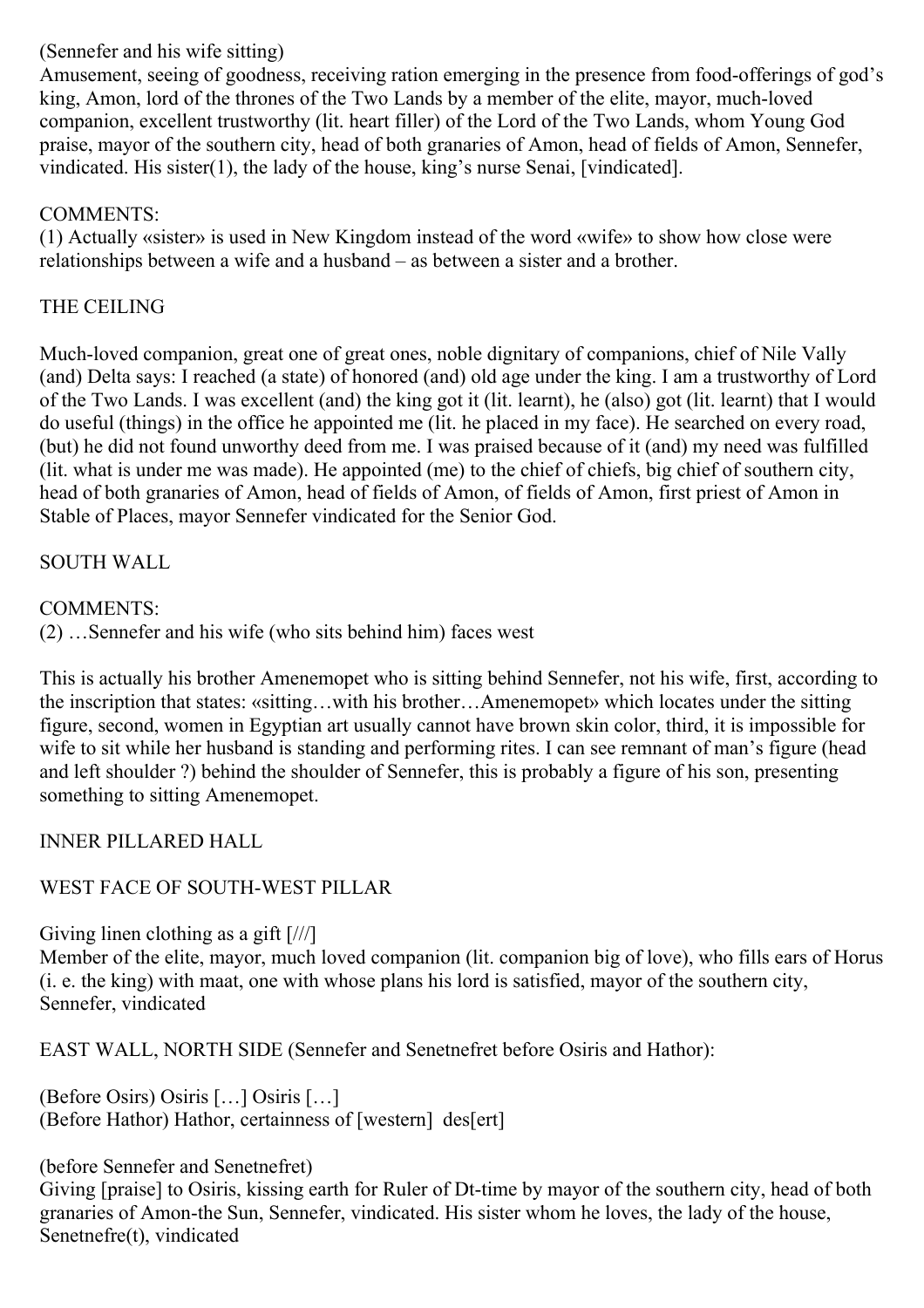# ANTECHAMBER

# EAST WALL

(to the right) [///] daily by mayor Sennefer, vindicated.

(to the left) Entering in peace into the necropolis after the long old age (spent) in praise of Amon-the Sun in peace – two times– mayor of the southern city, Sennefer, vindicated

(Upper register)

Follower(s) going with every thing according to what is done for the first companion. By mayor of the southern city, whom Young god praises, Sennefer, whom Amon praises, mayor.

He spent his lifetime in kindness, he has been buried in praise

(Lower register) How good [///] Sennefer whom Amon praises since he was born

NORTH WALL

(over the servant) mayor Sennefer

(before Sennefer)

A Royal offering(1) of Amon-the Sun, lord of the thrones of the Two Lands, of Osiris, Senior God, ruler of Dt-time(2), of Anubis, who is in mummy-wrappings, lord of the cemetery: they give entering (and) emerging from the Rostau for the ka of (one) whom Young god praises, mayor of the southern city, Sennefer, vindicated.

His daughter whom he loves, female musician of Amon-the Sun Muttuy

#### COMMENTS:

(1) Originally, in the Old Kingdom this formula had a meaning «An offering which king gives (and) an offering which Anubis/Osiris gives». But to the Middle Kingdom it becomes «King's given offering of Anubis (or any other god)…he gives (or «they give» if there were more then one god)», less literally «A royal offering (of any god or gods)».

(2) term Dt is actually does not have a meaning «eternity» as it was supposed to have a limit, cf. Sin. B 212: dj.sn n.k nHH nn Drw.f Dt nn Hntj.s «May they give you nHH-time without its limit (and) Dt-time without its period», besides Dt-time had «length» (Awt, in m Awt Dt «in the length of Dt») and «person» (Dt, in the common expression n Dt Dt «for the person of Dt») something that badly combines with «eternity». Dt-time was supposed to be eternal if the king would cultivate natural order maat (jr mAat) and suppress chaos (jzft). Term Dt was original linear time understanding of Egyptians since this term appeared in the Old Kingdom long before appearance and using of term nHH. Some Egyptologist suppose that term nHH has a meaning something like «end of days», «beginning of new era» as it is usually appears in expression Dt r nHH «during Dt-time up to nHH-time».

(Destroyed part of the wall with priest clothed in leopard skin before the offering table pouring water) [Making a clean, clean royal offering for the mayor of the city, Sennefer, vindicated]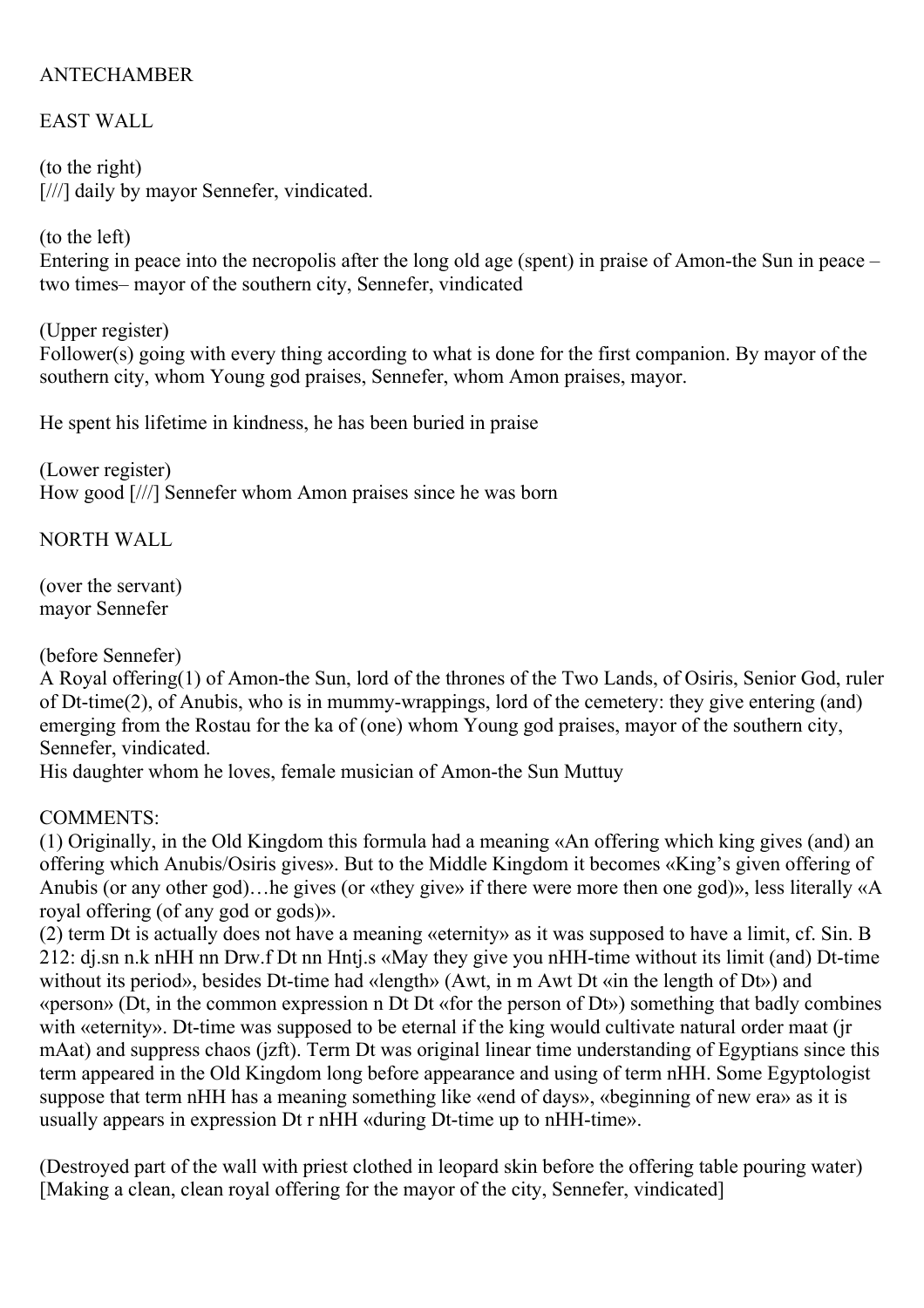#### SOUTH WALL

(to the right, before Sennefer) The member of the elite, mayor, (whose) praise is stable, love (for whom) is big, mayor of the southern city, head of the both granaries of Amon, head of cattle of Amon, Sennefer, vindicated.

(to the left, before his daughter) [His] daughter [whom he loves], [his] affect[on], [female musician of Amon, Muttuy]

(Upper register, left to right) Lector priest [pure bread of Amon, lord of] the thrones of Two Lands for the ka of mayor of the sity, Sennefer, vindicated

Companion

pure bread of Atum [for the ka of] mayor of the city, head of both granaries of Amon, [Sennefer, vindicated]

Sm-priest pure bread of Osiris for the ka of mayor of the city, Sennefer, vindicated

pure bread of Anubis for the ka of mayor of the city, Sennefer, vindicated

pure bread of [///] for the ka of mayor of the city, Sennefer, vindicated

(Lower register, left to right)

sm-priest, companion, making incense (i. e. censing) (for) the mayor Sennefer vindicated, lector priest, Performing «A royal offering» (for) Sennefer, vindicated

WEST WALL

COMMENTS: Actually there is no place for Osiris or Anubis on the wall, so Sennefer is actually worships virtual image of the god.

(to the right of the doorway)

[«Greetings, noble god, lord of Rostau], great in Busiris, important in Abidos, sovereign who rules Dttime. (I) have come to you, that (I) may praise (your) beauty daily» – says mayor Sennefer, vindicated. The lady of the house, king's nurse, Sene(t)nefre(t), vindicated.

(to the left of the doorway)

[///] head of the both granaries of Amon, head of cattle of Amon, head of garden(s) of Amon, king's trustworthy in the west (lit. on the starboard) of the city, Sennefer, vindicated. His sister whom he loves, the lady of the house, female musician of Amon, Senetnefre(t), vindicated.

# PASSAGE BETWEEN ANTECHAMBER AND THE BURIAL CHAMBER

THE CEILING

(Sennefer worships the Sun as inscription says)

Mayor of the southern city, head of the both granaries of Amon, head of fields of Amon, head of garden(s) of Amon, head of cattle of Amon, Sennefer. He has said: Greetings when you rise [///]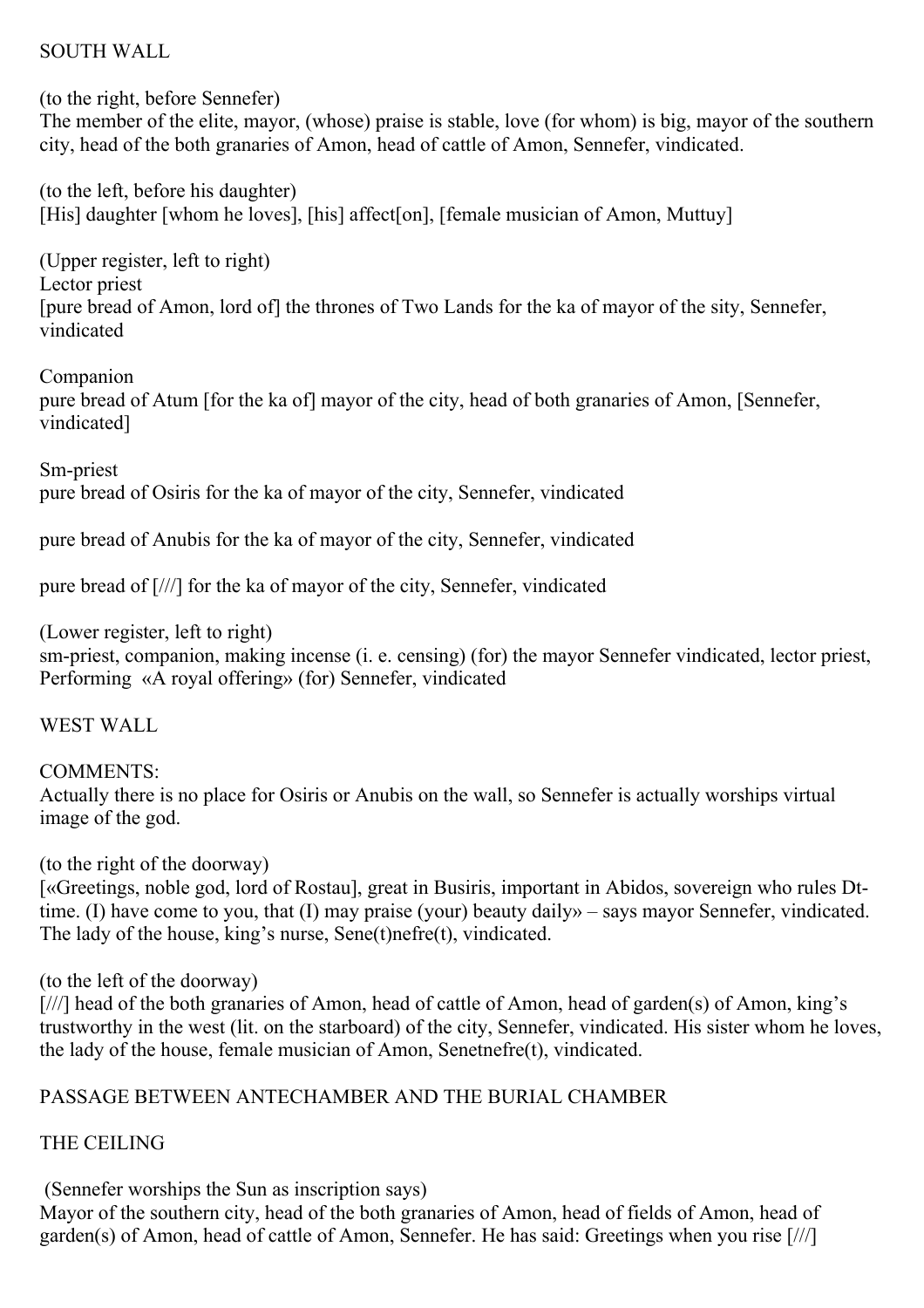#### THE BURIAL CHAMBER

NORTH WALL

(Worshipping of Osiris and Anubis, before Osiris) Osiris, ruler of Dt-time Osiris, lord of Busiris. Osiris, lord of the west

(before Anubis) Osiris, king of the living Anubis, foremost of the God's Booth, who is in mummy-wrappings, lord of the cemetery (lit. swept land)

(before Sennefer and Meryt)

Giving of praise to Osiris, kissing the earth (for) him who is in mummy-wrappings, lord of the cemetery by the mayor, Sennefer, vindicated, (saying): «Greetings, noble god, lord of Rostau (i. e. part of the netherworld), great in Busiris, important in Abidos, sovereign who rules Dt-time. (I) have come to you, that (I) may praise your beauty daily»

His sister whom he loves, his affection (lit. (she) of his heart's place), the lady of the house, female musician of Amon, Meryt, vindicated.

EMBALMING CHAMBER (BD Spells 151 and 6)

(Ba bird, top left)

Words to be spoken by the living ba when he praises the Sun as he sets in life in the western Behind-The-Horizon of the sky daily by mayor Sennefer.

(Ba bird, top right)

Words to be spoken by the living ba when he praises the Sun as he sets in life in the western Behind-The-Horizon of the sky daily by the mayor of the southern city, Sennefer, vindicated.

(Anubis and Sennefer's mummy, center)

Words to be spoken by Anubis, who is in mummy-wrappings, foremost of the Gog's Booth: Osiris mayor Sennefer, vindicated, he has placed (his arms) onto lord of life

(BD Spell 6, Bottom left, shawabti-mummy figure)

The illuminated one, mayor of the southern city, Sennefer, vindicated, says: Oh, these Shawabty, if the Mayor Sennefer, vindicated, is allotted to do any work that is to be done in the necropolis as a man to his duties, to grow the marshes, to flood the banks, to transport sand of the east to the west – «look at me» – <you> will say (i. e. «here I am, ready to work»).

(BD Spell 6, Bottom right, shawabti-mummy figure)

The illuminated one, mayor of the southern city, Sennefer, vindicated, says: Oh, these Shawabty, if the Mayor Sennefer, vindicated, is allotted to do any work that is to be done in the necropolis as a man to his duties, to grow the marshes, to flood the banks, to transport sand of the east to the west (– «look at me» – you will say (i. e. here I am, ready to work)).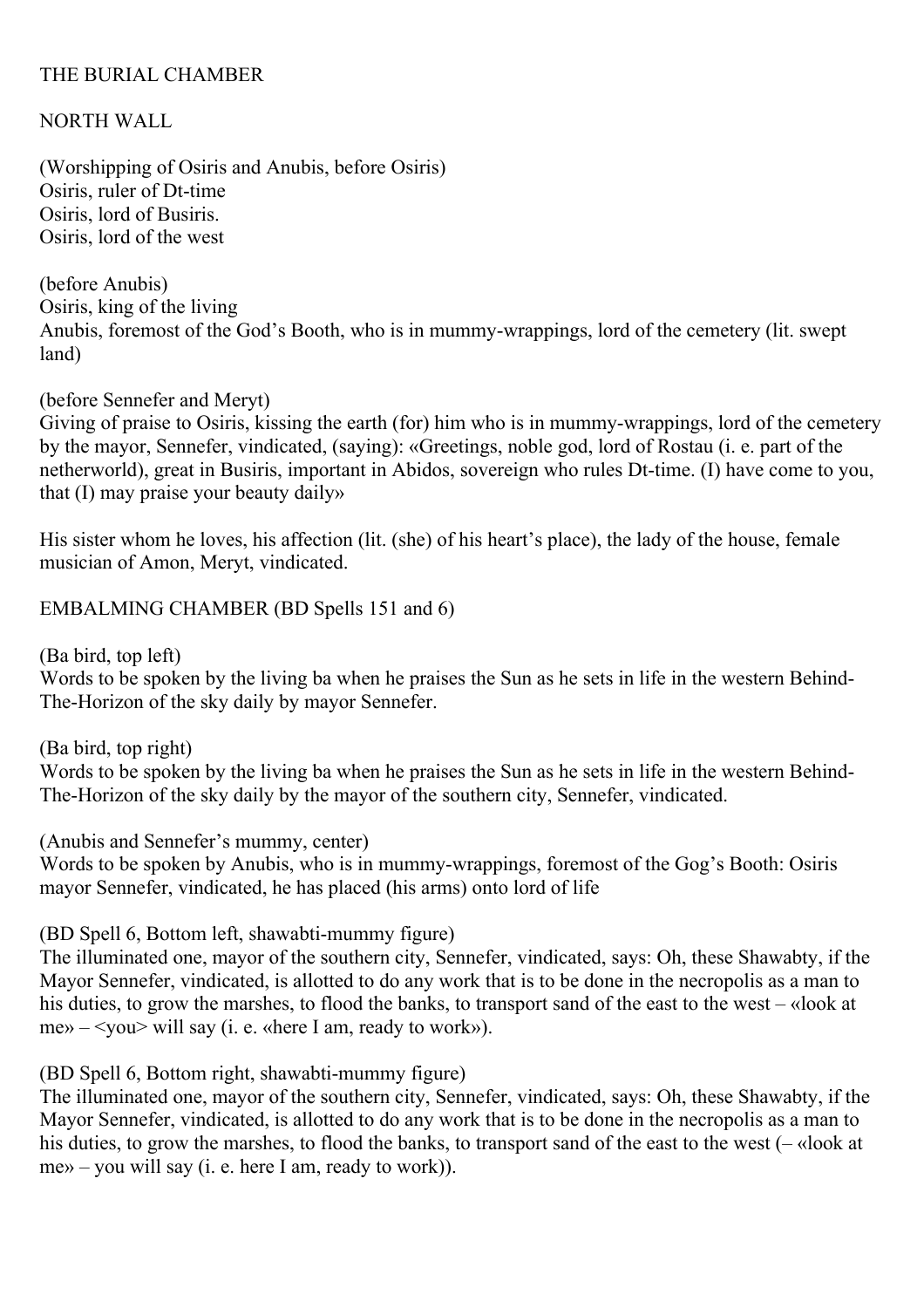(Nephthys, left of centre)

Words to be spoken by Nephthys: I have gone around my brother Osiris, mayor of the southern city, Sennefer, vindicated. I have come that I may be your protection, my guarding is around you, my guarding is around you (during) Dt-time. Your call has been heard by the Sun and you have been vindicated by the gods.

Rise yourself, that you may be vindicated because of what has been done against you. Ptah has overthrown your opponents. You are the Son of Hathor commanding to act against (one) who acted against you (i. e. Seth and his gang). Your upper (ones) (i. e. Hapi, Imseti, Duamutef, Qebehsenuf) will not retreat from you up to nHH-time.

# (Isis, right of centre)

Words to be spoken by Isis: «Osiris mayor of the City Sennefer, vindicated. I have come as your protection. I have fanned air to your nose, the north wind which emerges from Atum. I have aspirated your throat. I cause you to be a god. Your opponents have fallen (under your feet), they will not exist. You will be justified (in) the boat of the Sun. You power is from Geb, your stability is from Osiris.

#### (Candle, left of Nephthys)

(I am) a protection of your body. [???] I have [?] the hill. I have Horus' eye with its beauty, Osiris Sennefer.

# (Djed pillar amulet, top center)

Osiris mayor of the southern city, Sennefer, I have come seeking your meeting (i. e. meeting with you). Living one has been covered, his head has been brightened. I am one who stands behind the Djed pillar (i. e. protects it) on the day of repelling slaughter.

#### (Baboon-headed mummy in left upper corner)

Words to be spoken by Imsety: «I am your son, Osiris mayor Sennefer, vindicated, I have come that I may be your protection, having strengthen your house stably, stably (according to what has been commanded to me by Ptah, according to what has been commanded to me by the Sun himself)».

(Falcon-headed mummy in right upper corner)

Words to be spoken by Hapy: Osiris mayor Sennefer, vindicated, I have come that I may be your protection, that I may knit together for you your head (and) your limbs. I have struck for you your opponents under you (and) given you, alive (during) Dt-time, your head

(Human-headed mummy in left lover corner)

Words to be spoken by Duamutef (One Whom His Mother Praises): I am your son, Osiris mayor Sennefer, vindicated, I am your son Horus whom you love. I have come that I may save my father Osiris from the (one) who did his injury, that I may place him under your feet (during) Dt-time.

(Jackal-headed mummy in right lover corner)

Words to be spoken by Qebehsenuf.(One Whom His Brothers Cool): I have reassembled for you your bones, I have collected for you your limbs, I have brought to you your heart (that I may place it in its place in your chest, having strengthen your house after you).

(Recumbent Anubis on the shrine, bottom center)

Be vigilant Osiris Mayor of the southern city, Sennefer, vindicated. Be vigilant Anubis [...]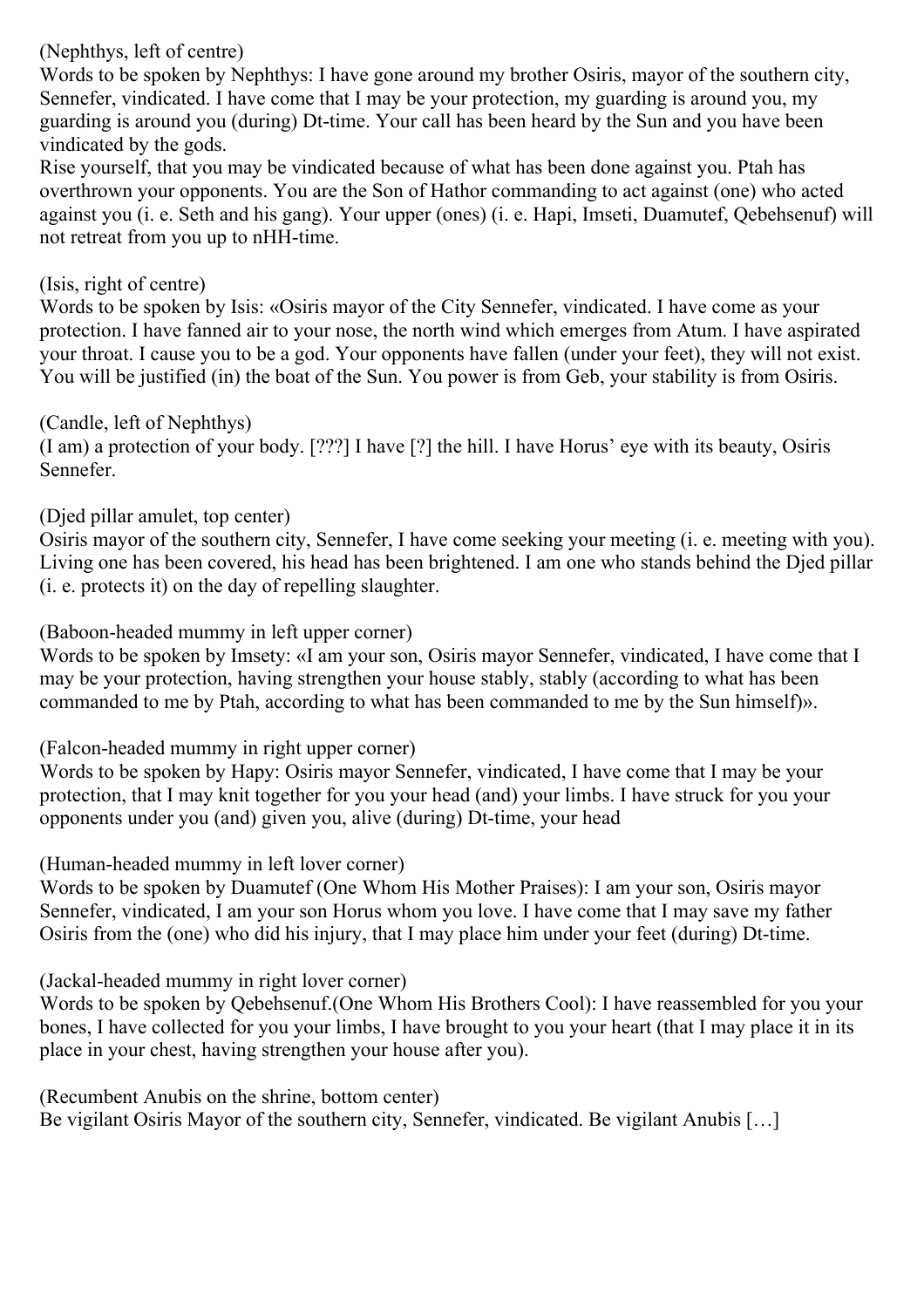#### PURIFICATION SCENE

Words to be spoken four times: Your purity (is) Horus' purity, (and) vice versa. Your purity (is) Seth's purity, (and) vice versa. Your purity (is) Thoth's purity, (and) vice versa. Your purity (is) Wide Wings' purity, (and) vice versa. Purity of Osiris, mayor Sennefer (is) in his house of justification, his beautiful place for (the course of) D<sub>t-time</sub>

First time, he was placed upon the hill of sand in the Mansion of Gold,

his face towards the south, back of his head (is) in the earth

on the day of dressing the clothing around him. [Words] to be spoken four times: Someone has been purified: Osiris, Mayor, Sennefer vindicated (and) the lady of the house, Meryt

Osiris, cooled (1) mayor in the southern city who reached old age in the praise of the Lord of the Two Lands, Sennefer, vindicated.

COMMENTS:

(1) The same phrase appears on the west wall of the Burial Chamber.

Returning in peace by the mayor of the southern city, Sennefer, vindicated accompanying this noble god Amon, Lord of the thrones of the Two Lands, after coming to Karnak to rest in the Bed of the Living one (i. e. mourtary temple of Thutmosis III), his heart is happy in accompanying his lord to rest in the interior of his tomb, your house(s) of Dt-time, mayor Sennefer, vindicated.

The lady of the house whom he loves, female musician of Amon, Meryt, vindicated. Returning in peace (after) performing singing in the house of Amon by the female musician of Amon, Meryt.

# EAST SIDE OF PILLAR 1

A royal offering of Anubis, foremost of a God's booth, he gives everything that emerges onto his offering table daily for the ka of the mayor Sennefer, vindicated. [«May you be joyful with myrrh»] – says his sister, the lady of the house, Meryt.

# SOUTH SIDE OF PILLAR 1

Mayor in the southern city, head of the cattle of Amon, Sennefer, vindicated for Osiris, ruler of Dt-time. «Bread (and) beer, cattle (and) fowl, everything good (and) pure» – says his sister whom he loves, the lady of the house, Meryt, vindicated.

# WEST SIDE OF PILLAR 1

Mayor of the southern city, head of the garden of Amon, Sennefer, vindicated for the Senior god. «May he (i. e. Amon) praise you, may he love you for the Sun-Horus Behind The Horizon (or Ra Horakhty) (and) Osiris, ruler of Dt-time» – says the lady of the house, Meryt, vindicated.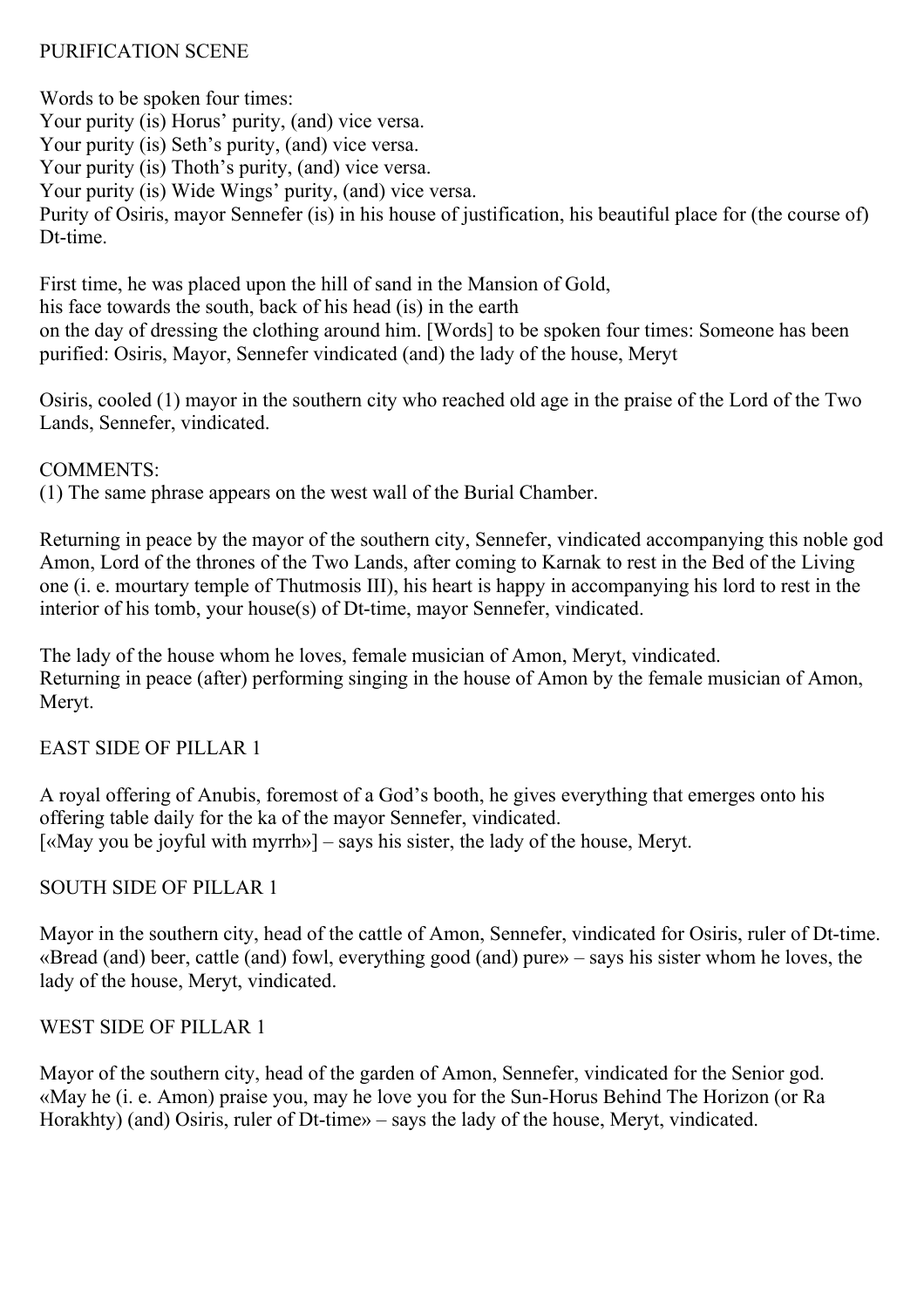#### NORTH SIDE OF PILLAR 1

Mayor of the southern city, Sennefer, vindicated May you receive wine in the necropolis that emerges before from your every place (for the course of) Dt-time, mayor of the southern city, Sennefer, vindicated for the senior god. His sister whom he loves, lady of the house, Meryt, vindicated.

#### EAST SIDE OF PILLAR 2

Mayor of the southern city, head of the fields of Amon, Sennefer, vindicated. May he (i. e. Amon) praise you, may he love you for the great Mut, the lady of Isheru, lady of heaven, mistress of the Two Lands – says his sister whom he loves, the lady of the house, Meryt, vindicated.

#### SOUTH SIDE OF PILLAR 2

Mayor of the southern city, Sennefer, vindicated for the senior god, ruler of Dt-time. May he praise you, may he love you for Amon – says his sister, female musician of Amon, Meryt, vindicated.

#### WEST SIDE OF PILLAR 2

A royal offering of Osiris, ruler of Dt-time, he gives to smell air of myrrh daily for the ka of the mayor Sennefer, vindicated.

His sister whom he loves, lady of the house, female musician of Amon, Meryt, vindicated.

#### NORTH SIDE OF PILLAR 2

(Top, on the right over Anubis) Anubis, who is in mummy-wrappings. Mayor of the southern city, Sennefer, vindicated.

(Top, on the right over Anubis) Anubis, foremost of God's Booth. Mayor of the southern city, Sennefer, vindicated.

Mayor in the southern city, head of the cattle of Amon, Sennefer, vindicated says: «Isis, the divine Mother of the God, the effective one in the necropolis. «May you receive bread which emerges in (the span) of Dt-time» (– says Isis), «mayor Sennefer, vindicated».

His sister, lady of the house, Meryt, vindicated.

#### BETWEEN PILLARS 1 AND 2

Honored one for Hapy, Osiris–Sennefer, vindicated»; Honored one for Imseti, Osiris–Sennefer, vindicated.

#### COMMENTS:

(1) jmAxy xr Y actually means «possessor of honor (lit. honored) regarding Y» (where Y is any god or a king).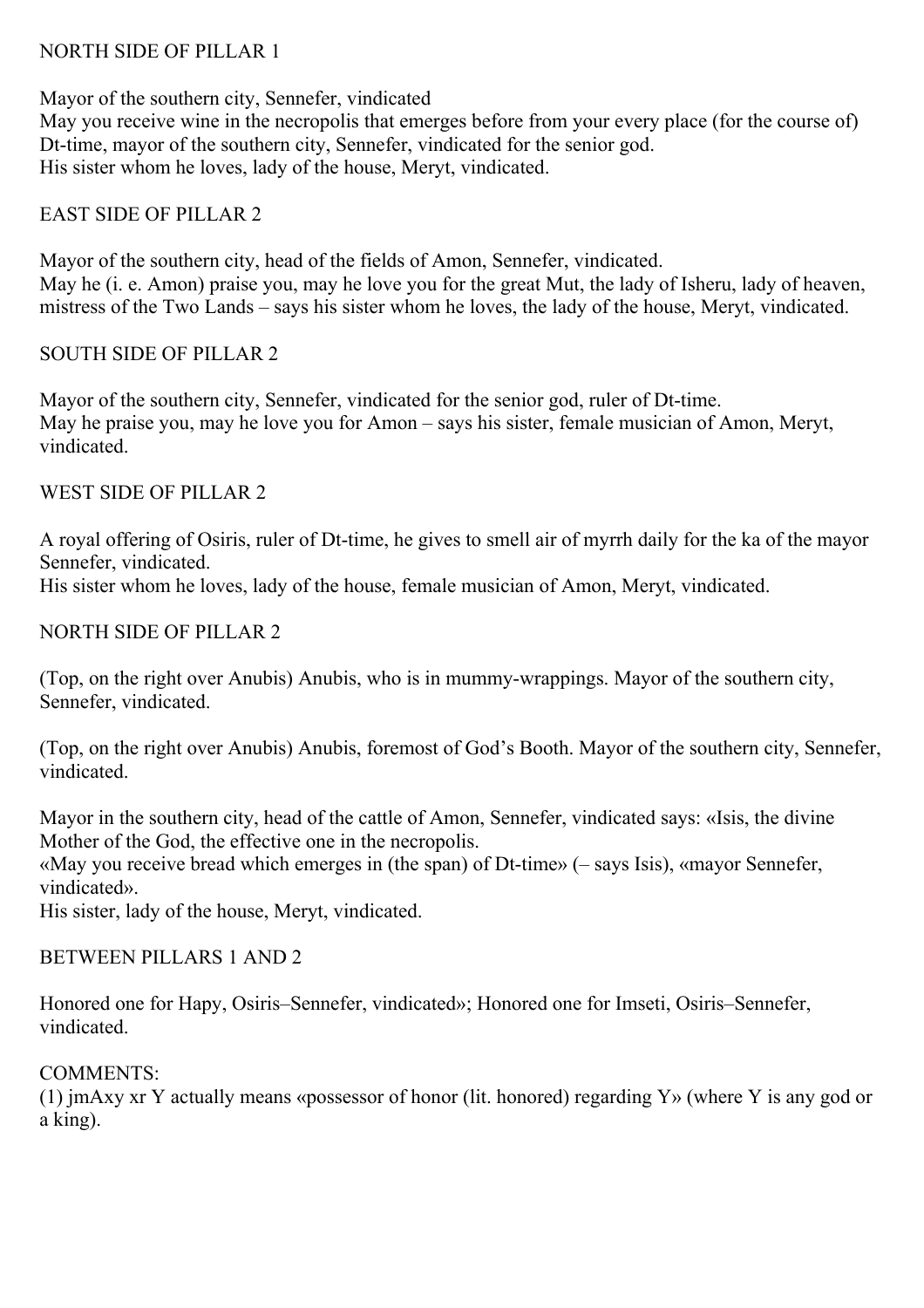#### EAST SIDE OF PILLAR 3

Words to be spoken: honored one for Anubis, who is in mummy-wrappings, Sennefer, vindicated.

Mayor of the southern city, head of the (both) granaries of Amon, Sennefer, vindicated. (some water for) your ka, spending a happy day. The lady of the house, female musician of Amon, Meryt.

# SOUTH SIDE OF PILLAR 3

The member of the elite, mayor, (whose) praise is stable, love (for whom) is big, excellent trustworthy (lit. heart filler) of the Lord of the Two Lands, mayor of the southern city, head of the garden(s) of Amon, Sennefer, vindicated.

Setting the two hearts (pendant) for the mayor Sennefer vindicated, by his sister whom he loves, female musician of Amon, Meryt, vindicated.

WEST SIDE OF PILLAR 3

Mayor of the southern city, Sennefer, vindicated for the Senior god. His sister whom he loves, female musician of Amon, lady of the house, Meryt, vindicated.

NORTH SIDE OF PILLAR 3

Words to be spoken four times. Your purity is the purity of Wide Wings, Osiris Sennefer, vindicated. Words to be spoken four times. Your purity is the purity of Horus, Osiris mayor Sennefer.

(upper row, left to right) chief lector priest, sm-priest, (lower row, left to right) lector priest, lector priest

EAST SIDE OF PILLAR 4

Mayor of the southern city, head of the beautiful (cows) of Amon-the Sun, Sennefer, vindicated for Osiris, the Senior god, lord of Dt-time. (Some water for) your ka, spending a happy day in your place of Dt-time. The lady of the house, Meryt, vindicated.

# SOUTH SIDE OF PILLAR 4

The member of the elite, mayor, big trustworthy (lit. heart filler) of the Lord of the Two Lands, head of the garden(s) of Amon, mayor in the southern city, Sennefer, vindicated for the Senior god, lord of Busiris. His sister whom he loves, female musician of Amon, praised one of Mut in Isheru, lady of the house, Meryt, vindicated.

WEST SIDE OF PILLAR 4

Mayor of the southern city, Sennefer, vindicated. Giving linen clothing (by) his sister Meryt.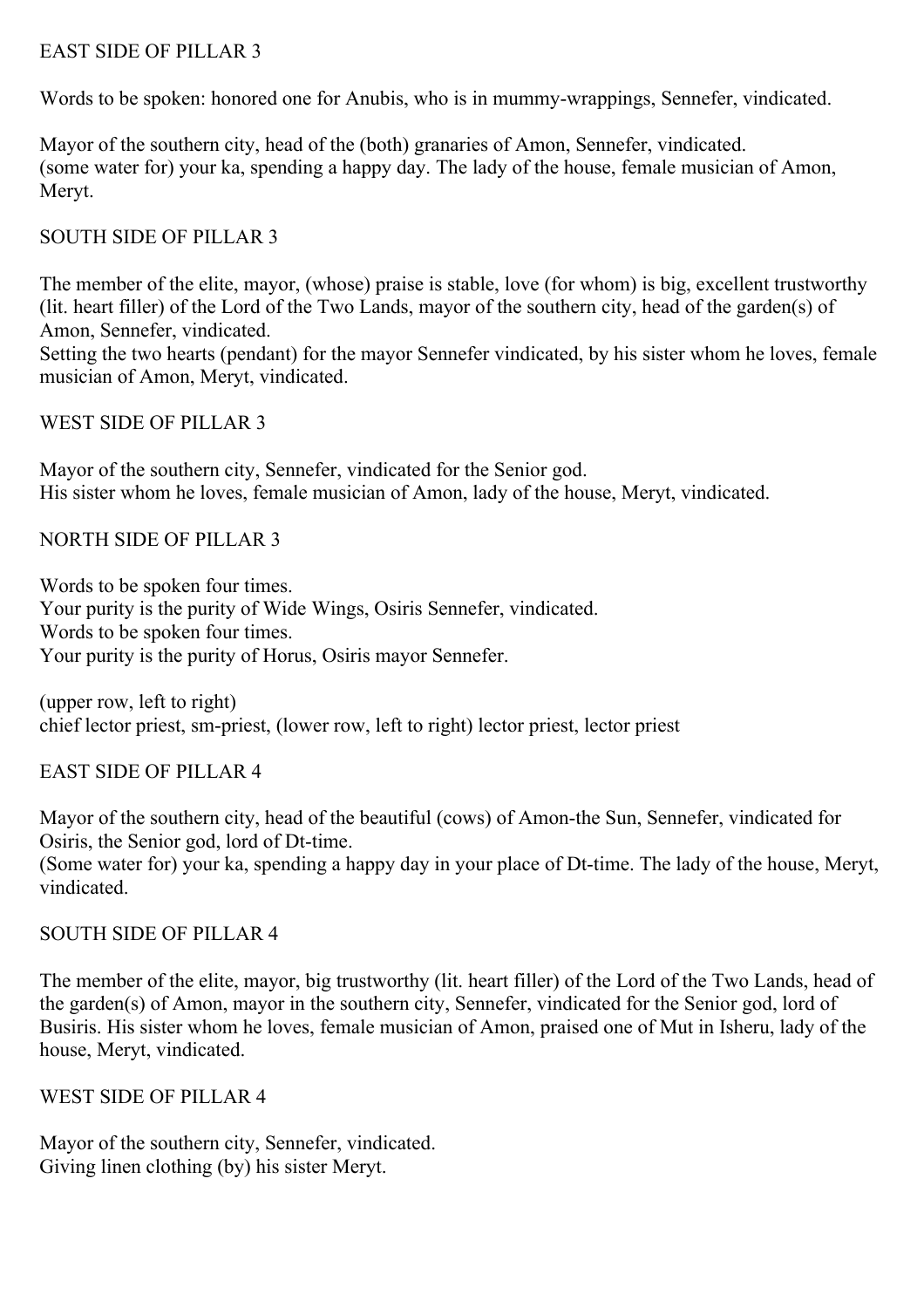#### NORTH SIDE OF PILLAR 4

A royal offering of Osiris, ruler of Dt-time: he gives entering and emerging in the necropolis to rest upon his seat for (the course of) Dt-time, by the mayor of the southern city, head of the fields of Amon, head of the Gardens of Amon, Sennefer, vindicated.

(Four priests performing henu (hnw) ritual, two rows, left to right) chief lector priest, priest (lit. servant of a god) of the Beautiful house (i. e. embalming workshop), companion (smr), sm-priest.

BETWEEN PILLARS 3 AND 4

Honored one for Duamutef, Osiris–Sennefer, vindicated; Honored one for Qebehsenuef, Osiris– Sennefer, vindicated.

WEST WALL

(Journey to Abidos and back)

(Top register) Performing «A royal offering», purification, two times, for Osiris Mayor Sennefer.

Osiris mayor of the southern city Sennefer, vindicated, the lady of the house, Meryt

a thousand of bread, a thousand of beer, a thousand in every good and pure thing, every present, every vegetable for the ka of the member of the elite, mayor, the unique one whom people love, whom Amon praise in his house, the mayor of the southern city, Sennefer, vindicated.

Traveling downstream in safety (lit. in peace) to Abydos to celebrate the festival of Osiris by the Mayor of the southern city, Sennefer. Landing at the temple of Osiris. I will be in following of the gods, I will move (lit. I will stride my steps) in the Osiris' boat (neshmet-boat), beside the Senior God.

Mooring in safety at Abydos, carrying the cooled mayor of the city.

(Middle register)

Turn (lit. give) much to the west, carrying the mayor, whom people praise (and) love.

[///] Meryt

Returning in safety from [Abydos] […] by the mayor of the southern city, Sennefer, following this noble god, Osiris.

Returning in peace –two times– to his place of justification, mayor Sennefer (and) the lady of the house, Meryt.

(Lower register) Performing [...] for Osiris [mayor] Sennefer, vindicated [...] in peace.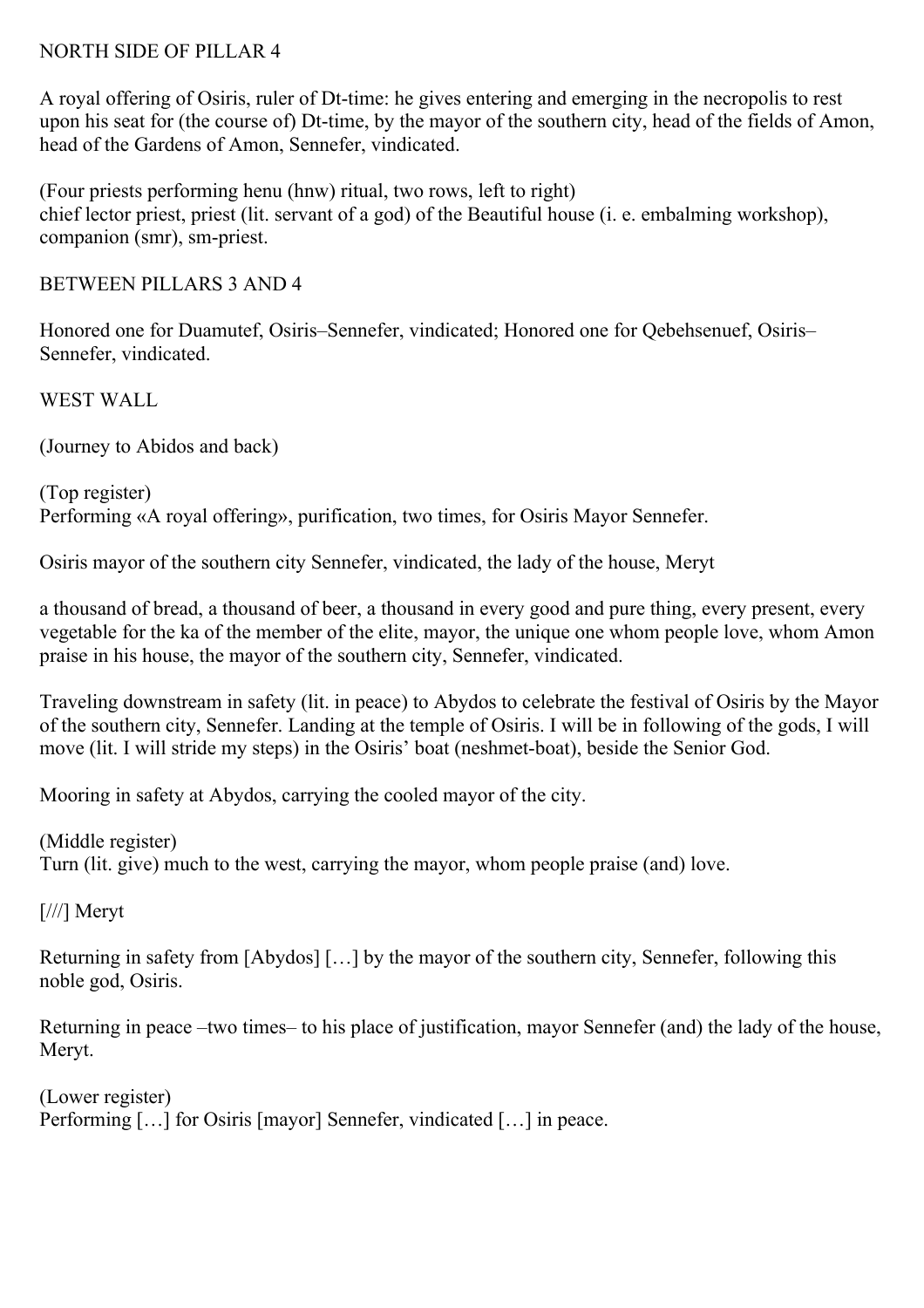#### (Offering scene)

#### (on the left)

A royal offering of Osiris, ruler of Dt-time: he gives an invocation offering of bread, beer, cattle, fowl, every beautiful (and) pure thing, everything that emerges onto his offering table daily for the ka of the member of the elite, mayor, (whose) praise is stable, love (for whom) is big, excellent trustworthy (lit. heart filler) of the Lord of the Two Lands, whom Young God praise, mayor of the southern city, Sennefer, vindicated, (and) his sister, the lady of the house, Meryt, vindicated.

#### (on the right)

A royal offering of Osiris, lord of Busiris, Senior God, Anubis, foremost of the God's Booth, [Senior] God: they give an invocation offering of bread, beer, [cattle, fowl], every beautiful (and) pure thing [for the ka of] the mayor in the southern city, Sennefer, vindicated, (and) his sister, (and) the lady of the house, Meryt, vindicated.

(near the offering table) joining every beautiful (and) pure thing Performing «A royal offering», purification, two times, for Osiris mayor Sennefer

EAST WALL

(Left of doorway, before the priest clothed in leopard skin. Much emended in the New Kingdom spell PT 32 of the Old Kingdom)

Making cool water(-outpouring) (and) incense(-burning).

This your cool water, Osiris mayor of the southern city Sennefer vindicated, this your cool water that you may emerge to Horus, that you may emerge to your son.

I have come (and) brought the eye of Horus that your heart might get cool with it. (I) have brought it under your legs, under your feet. Take the outflow, which emerged from you

Should your heart become weary, come, what is below will be sent out for you, what is above will be sent out for (you).

Four times. Purification, two times, for Osiris mayor of the southern city,

(to the right of the offering table)

a thousand of bread, a thousand of beer, a thousand of cattle, thousand of fowl, thousand in every good and pure thing for your ka

(to the left of the offering table) The face of your ka is content daily, mayor Sennefer, vindicated

(Under Sennefer and Meryt)

Mayor of the southern city, whom Young God praise, Sennefer, vindicated His sister whom he loves, his affection (lit. (she) of his heart's place), female musician of Amon, Meryt, vindicated in the necropolis

(At the top of the doorway) Anubis, who is in mummy wrappings, lord of [cemetery] (lit. swept land)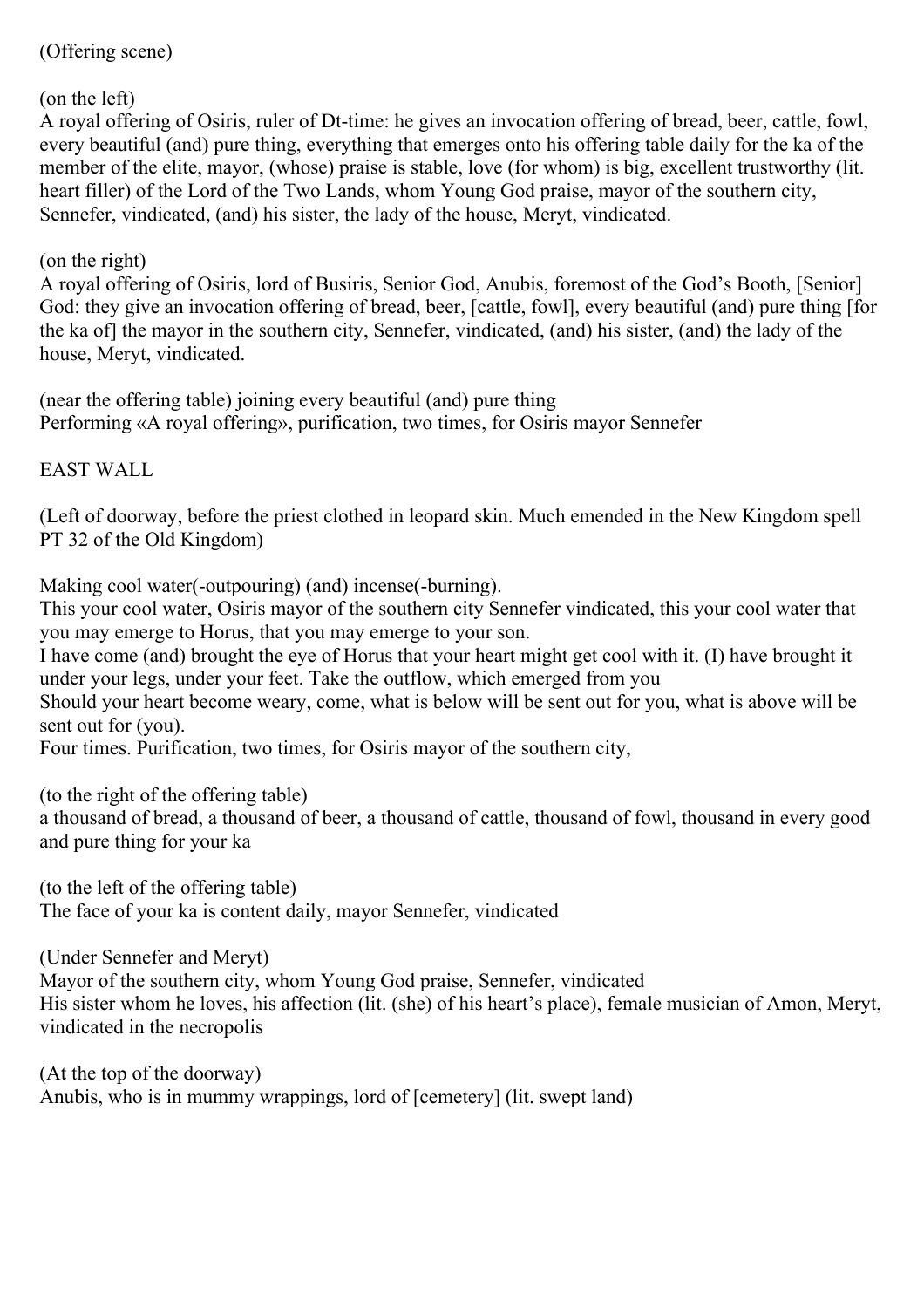# DOORWAY, HORIZONTAL INSCRIPTIONS

A royal offering of Amon-the Sun, king of the gods: he gives entering and emerging from his temple to the ka of the mayor in the southern city, Sennefer, vindicated.

A royal offering of Mut, lady of Isheru: she gives life, prosperity, health, cleverness (lit. sharpness of face), praise (and) love to the ka of the mayor of the southern city, Sennefer, vindicated.

# DOORWAY, VERTICAL INSCRIPTIONS

(to the right)

A royal offering of Hathor, lady of Denderah: she gives may give a good life to the ka of the Mayor of the southern city.

A royal offering of Osiris, ruler of [Dt-time]: he gives […] to the ka of the head of the (both) granaries of Amon, Sennefer, vindicated.

(to the left)

A royal offering of Wennefer (lit. Who is continually Young), important one in Abydos: he gives [...] to the mayor, Sennefer.

A royal offering of Anubis, companion of the gods, foremost of the God's Booth: he gives an invocation offerings of bread, beer, cattle, fowl to the mayor Sennefer.

# RIGHT OF DOORWAY (THE RIGHT REST OF THE DOORWAY):

Emerging into the land to see the Sun-disc daily, mayor of the southern city Sennefer, vindicated. (and) the Lady of the House, female musician of Amon, Meryt, vindicated.

Walking on the earth in the daytime by the Mayor Sennefer, vindicated (and) the Lady of the House, female musician of Amon, Meryt, vindicated.

A royal offering of Osiris, ruler of Dt-time: he gives an invocation offering of bread, beer, cattle, fowl, every beautiful (and) pure thing, everything that emerges onto his offering table daily for the ka of the mayor of the southern city, Sennefer, vindicated, (and) his sister whom he loves, female musician of Amon, Meryt, vindicated.

# SOUTH WALL

# (left end)

Following the dragging of the burial property by the mayor of the southern city Sennefer, vindicated, with which he is to be buried [after  $(\overline{?})$ ] an old age (spent) in the favor of his lord Amon. [Everyone] says: «May the same thing happen to me»

The Mayor of the southern city head of the both granaries of Amon, Sennefer in his house of justification.

# (right end)

Worshipping of Osiris, Ruler (of Dt-time), Senior god, lord of Abydos, by the member of elite, mayor, big trustworthy of the Lord of the Two Lands, who is in (the heart) of Horus in his house, mayor in the southern city, Sennefer, vindicated. He says: «Greetings […] they give […] old for the ka of mayor Sennefer, vindicated, and his sister whom he loves, senior female musician of Amon, Meryt, vindicated.